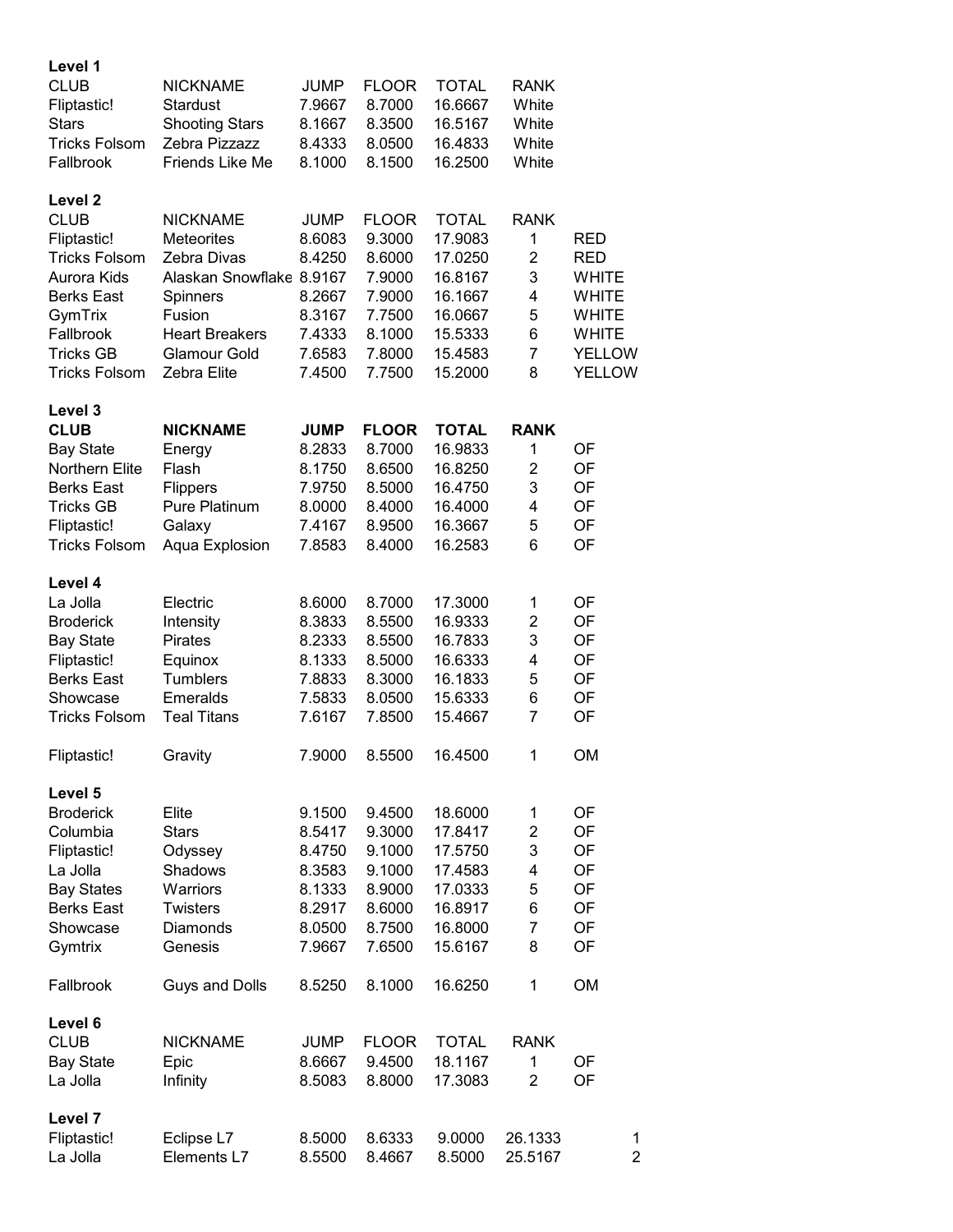| Level 8     |              |                              |  |
|-------------|--------------|------------------------------|--|
| Fliptastic! | Supernova L8 | 8.6333 8.6333 9.0500 26.3167 |  |

 $\overline{1}$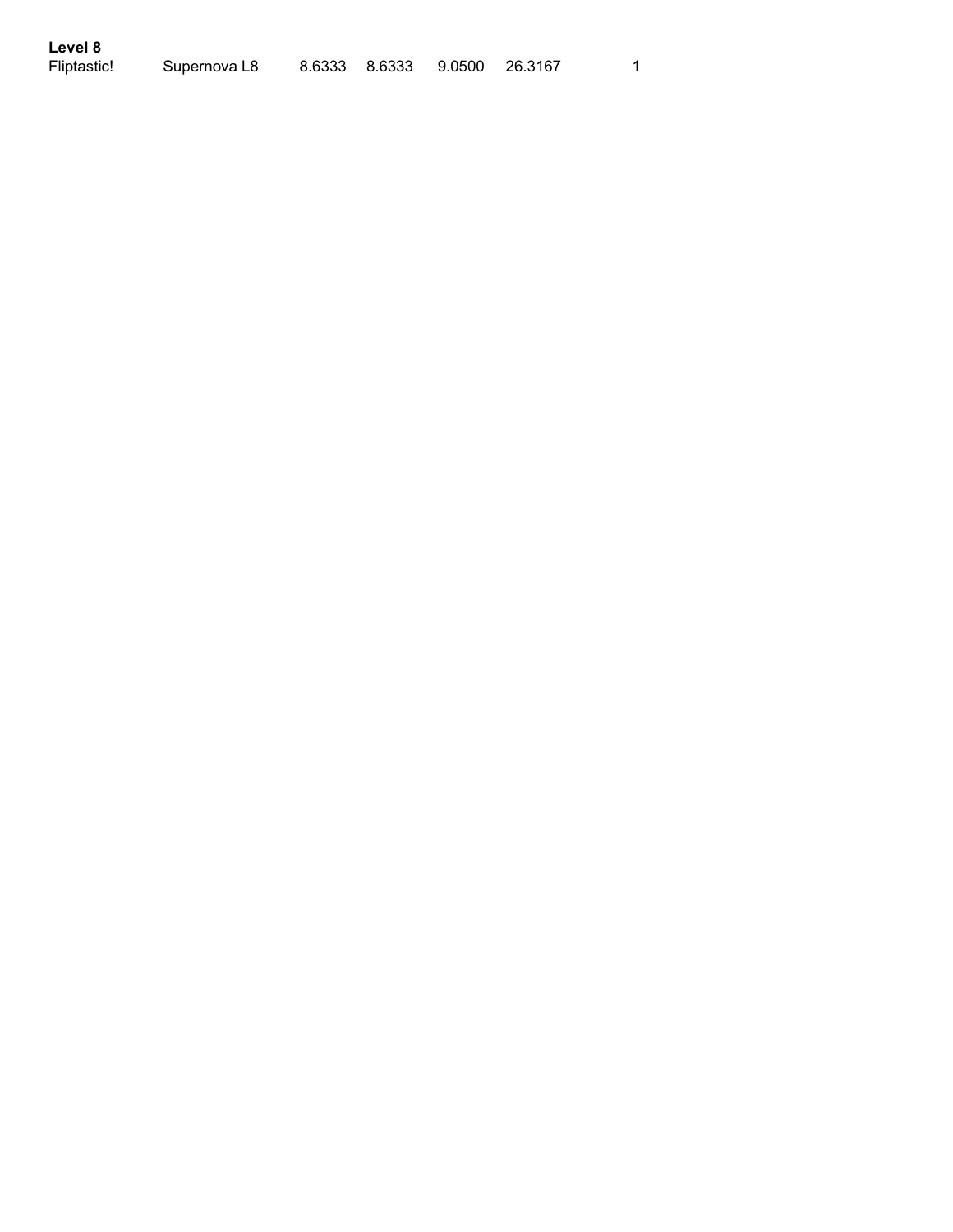## *2015 Team A&T Results*

| Event                     | <b>Spirit</b> | <b>3 F Fitness</b> | <b>Berks East</b> |
|---------------------------|---------------|--------------------|-------------------|
| Acro                      |               |                    |                   |
| Judge 1                   | 18.5          | 16.2               | 16.4              |
| Judge 2                   | 0             |                    |                   |
| Judge 3                   | 0             |                    |                   |
| Judge 4                   | 0             |                    |                   |
| Acro Total                | 18.5          | 16.2               | 16.4              |
| Pyramid                   |               |                    |                   |
| Judge 1                   | 18.5          | 15.8               | 15.3              |
| Judge 2                   |               |                    |                   |
| Judge 3                   |               |                    |                   |
| Judge 4                   |               |                    |                   |
| <b>Pyramid Total</b>      | 18.5          | 15.8               | 15.3              |
| <b>Toss</b>               |               |                    |                   |
| Judge 1                   | 19.1          | 18.5               | 16.7              |
| Judge 2                   | 0             |                    |                   |
| Judge 3                   |               |                    |                   |
| Judge 4                   |               |                    |                   |
| <b>Toss Total</b>         | 19.1          | 18.5               | 16.7              |
| <b>Tumbling</b>           |               |                    |                   |
| Judge 1                   | 19.2          | 18                 | 17.8              |
| Judge 2                   |               |                    |                   |
| Judge 3                   |               |                    |                   |
| Judge 4                   |               |                    |                   |
| <b>Tumbling Total</b>     | 19.2          | 18                 | 17.8              |
| <b>Team Routine</b>       |               |                    |                   |
| Judge 1                   | 15.6          | 12.7               | 12.7              |
| Judge 2                   |               |                    |                   |
| Judge 3                   |               |                    |                   |
| Judge 4                   |               |                    |                   |
| <b>Team Routine Total</b> | 15.6          | 12.7               | 12.7              |
| <b>Team Total Score</b>   | 90.9          | 81.2               | 78.9              |